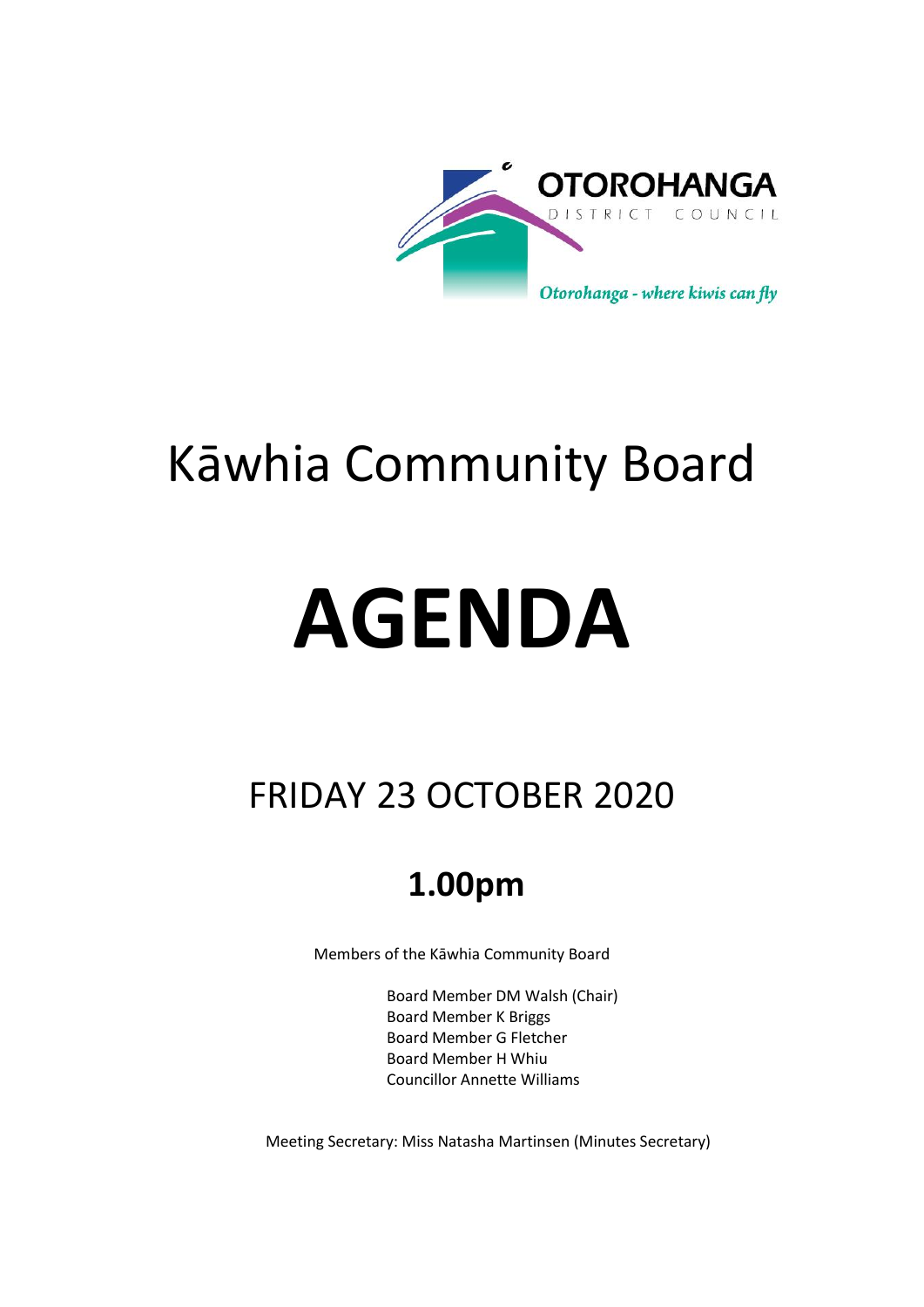### **KĀWHIA COMMUNITY BOARD**

23 OCTOBER 2020

Notice is hereby given that an Ordinary meeting of the Kāwhia Community Board will be held at the Kāwhia Community Hall, Jervois Street Kāwhia on Friday 23 October 2020 commencing at 1pm.

20 October 2020

Tanya Winter **CHIEF EXECUTIVE**

## **AGENDA**

**ORDER OF BUSINESS:**

**PRESENT**

**IN ATTENDANCE APOLOGIES DECLARATION OF INTEREST PUBLIC FORUM (UP TO 30 MINUTES) CONFIRMATION OF MINUTES – 25 SEPTEMBER 2020** 

#### **REPORTS**

| <b>ITEM 39</b>             | <b>CHAIRPERSONS REPORT - VERBAL</b>                                     |   |
|----------------------------|-------------------------------------------------------------------------|---|
| <b>ITEM 40</b>             | <b>CHIEF EXECUTIVE REPORT 15 SEPTEMBER - 19 OCTOBER 2020</b>            |   |
| ITEM 41                    | <b>BUILDING CONTROL REPORT APRIL TO JUNE AND JULY TO SEPTEMBER 2020</b> | 3 |
| ITEM 42                    | <b>PLANNING REPORT FOR JULY TO SEPTEMBER 2020</b>                       | 6 |
| <b>ITEM 43</b>             | <b>ANIMAL CONTROL OFFICERS REPORT FOR APRIL TO SEPTEMBER 2020</b>       | 9 |
| <b>BOARD MEMBER UPDATE</b> |                                                                         |   |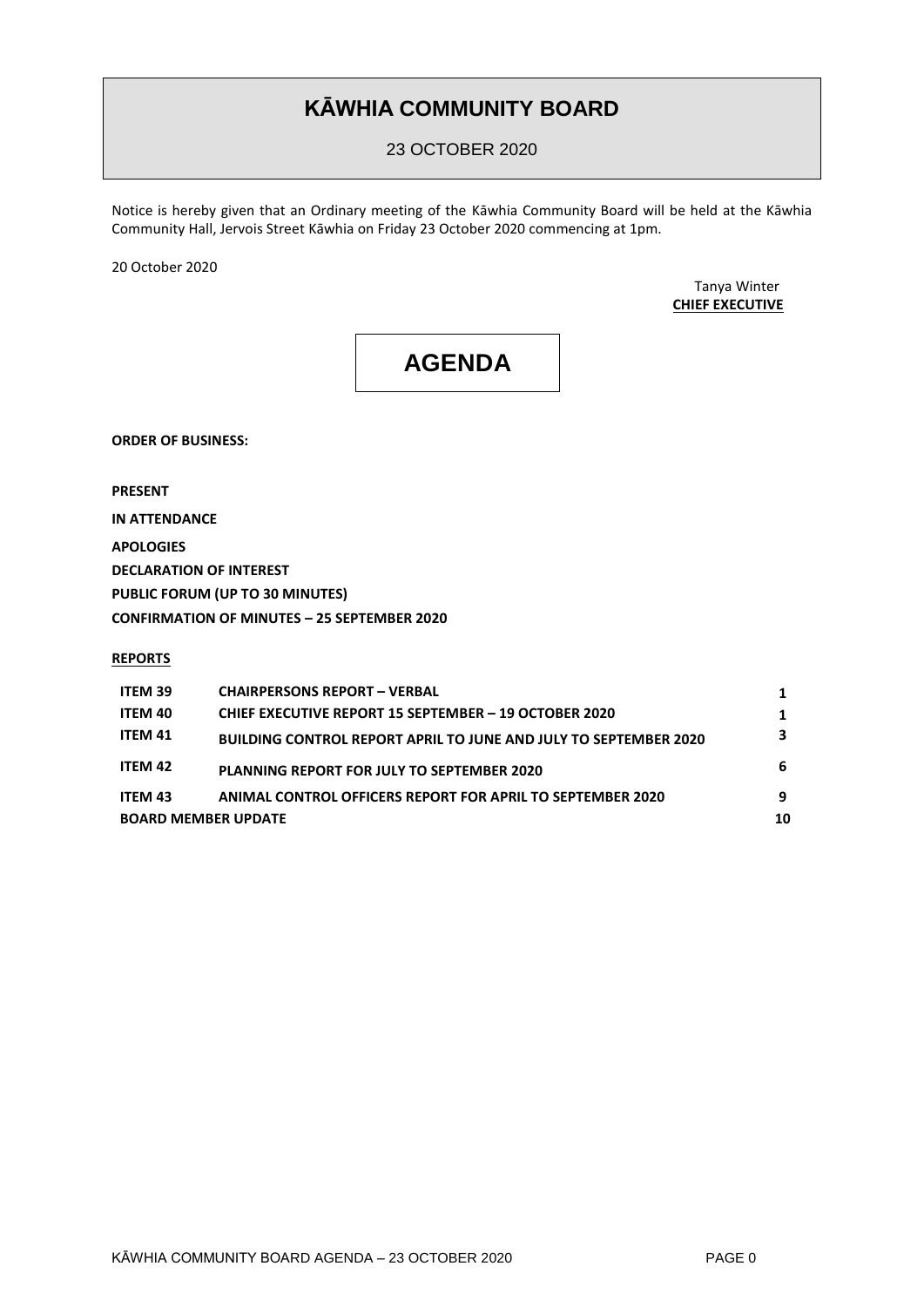#### **ITEM 39 CHAIRPERSONS REPORT (VERBAL)**

| ITEM 40      | CHIEF EXECUTIVE REPORT - 15 SEPTEMBER - 19 OCTOBER 2020 |
|--------------|---------------------------------------------------------|
| TO:          | CHAIR AND BOARD MEMBERS KĀWHIA COMMUNITY BOARD          |
| <b>FROM:</b> | <b>CHIEF EXECUTIVE</b>                                  |
|              |                                                         |

**DATE: 20 OCTOBER 2020**

#### **Relevant Community Outcomes**

- Ensure services and facilities meet the needs of the Community
- Foster an involved and engaged Community

#### **EXECUTIVE SUMMARY**

The purpose of this report is to inform Council of the key focus areas for the Chief Executive in the last month and signal anything of note coming up in the next month.

#### **RECOMMENDATION**

It is recommended that the report is received.

#### **1. Health, Safety and Wellbeing**

Two events have been reported during September, with two near hits involving members of the public and driving. All identified actions have been completed. There have been three site safety inspections received during September, with minor non-compliances identified. Education on the requirements of site safety inspections is planned for October.

#### **Looking Back:**

- Business Continuity Plan templates distributed for activity managers to review and update existing plans
- Event reporting and investigation procedure developed and out for consultation
- Following up/advising on compliance requirements and internal processes

#### **Looking Forward:**

- Submission of the Water Treatment Plants' Approved Fire Evacuation Scheme applications
- Working with relevant managers to develop Asbestos Management Plans for each applicable Councilowned buildings/structures and plan surveying
- First Aid refreshers occurring in October
- **•** Firearms Policy review
- Monthly meetings with Group Manager Engineering about to commence

#### **2. Long Term Plan 2021: Ōtorohanga 2050**

The month of October has been very busy with weekly workshops held with Council on the Long Term Plan. These have covered:

- Development Contributions
- District and Regional Growth
- Climate Change and Natural Hazards
- Revenue and Financing Policy
- Liability Management and Investment Policies
- Community and Economic Development District Promotion
- Significance and Engagement Policy
- Waste Management and Recycling
- Infrastructure and Financial Strategies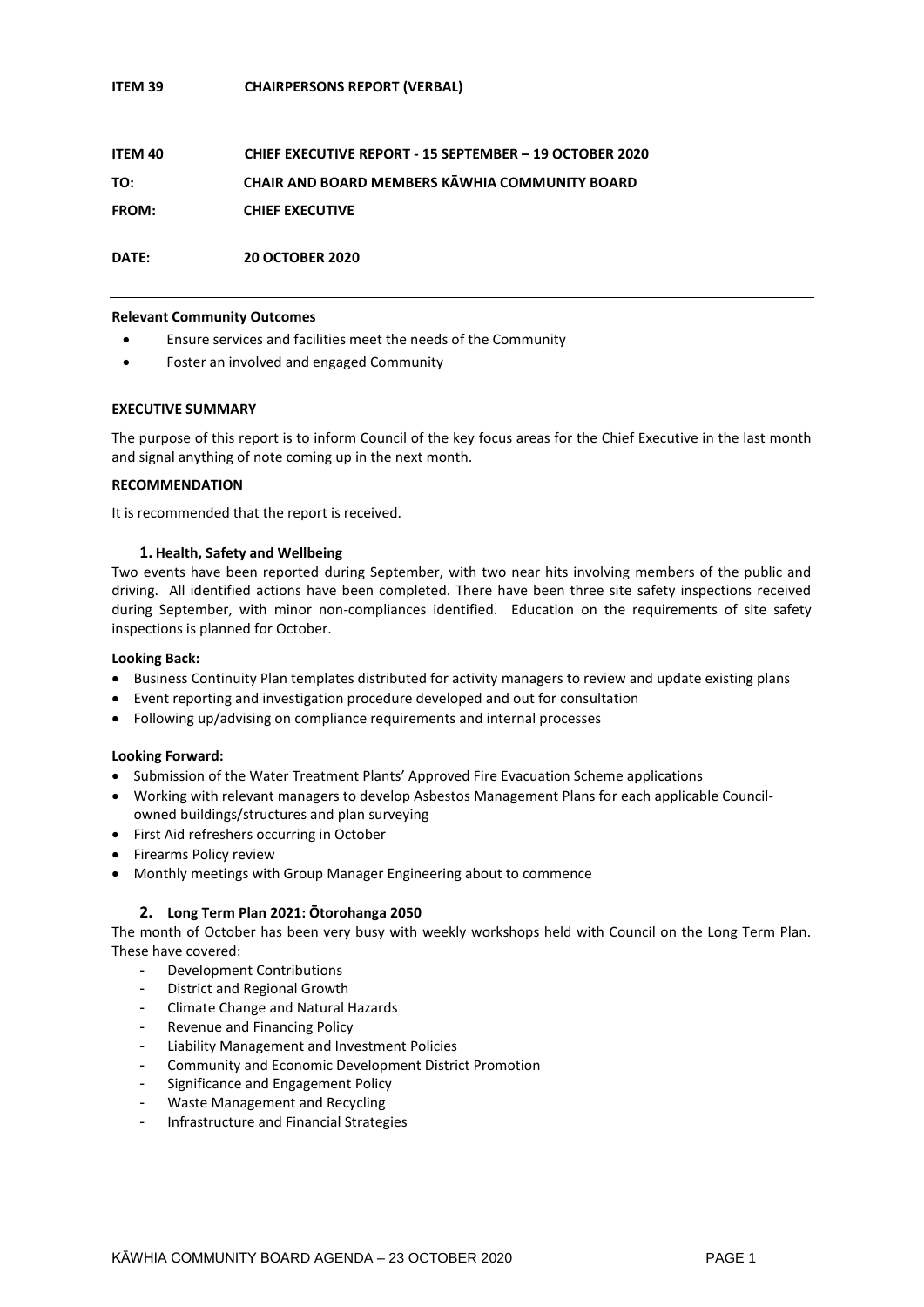All workshops are set against the 11 themes that have emerged from Council's early engagement. The Land Transport Asset Management Plan is currently being peer reviewed by NZTA, with the Three Waters Asset Management Plan progressing well. A review of our Fees and Charges is ongoing. A combined Council-Community Board workshop is scheduled for late October.

#### **3. Three Waters Update**

Council's Delivery Plan was submitted on time to Crown Infrastructure Partners, who are managing the delivery side of the Three Waters Reform funding for the government. It is currently being reviewed.

#### **4. SOLGM Summit and CE Forum**

Along with some staff, I attended the "Deconstructed SOLGM Summit" in September. I also attended the CE Forum which gives CEs the opportunity to come together to share information, collaborate and talk about challenges we might all be facing. Two highlights for me was the CE discussion on cybersecurity and a presentation from Lil Anderson, the CE of Te Arawhiti (formerly known as the Office of Treaty Settlements). As a result of those two sessions, the Leadership Team met with our IT team to discuss what we are currently doing and planning to do to mitigate the risk of cyber-attack. A report will come to the next Risk and Assurance Committee on this matter. I have also invited Lil Anderson to come and speak to Council and staff after the election about how we prepare a realistic organisation plan to increase our cultural competency. I would like to invite our iwi representatives to this session too.

#### **5. CouncilMARK**

Our draft CouncilMARK report has been received. It has been fact checked by Brendan and I and sent back to LGNZ for final moderation by the CouncilMARK board. We expect to receive our final report mid-late November. This will be circulated to elected members and then made public.

#### **6. Other Meetings/Activities**

- Mayors taskforce for Jobs Co-ordinator position description and advert
- ODDB meeting discussion on LTP
- Trevor Walters, Beattie Home
- Neil Taylor and Dawn Inglis from Waipa DC re AMPs
- 'Setting Your Staff Up to Succeed' training course with Leadership Team
- Melissa Youngson and Bruce Robertson re Annual Report audit
- Waikato CE Forum
- Waikato LASS Learning and Development Shared Service Project
- Dave Williams, MTB track in Bob Horsfall Reserve
- Emily Botie, Facilities Manager, Hamilton CC re building refurbishment
- Dennis O'Callaghan regarding my KPIs for 2020-21
- Remuneration Policy, Housing Policy, Occupancy Policy
- Jo Russell, Kiwi House
- Waikeria Prison meeting
- SOLGM Executive meeting
- Hanging basket planting
- Council Chamber upgrade meetings

Tanya Winter **CHIEF EXECUTIVE**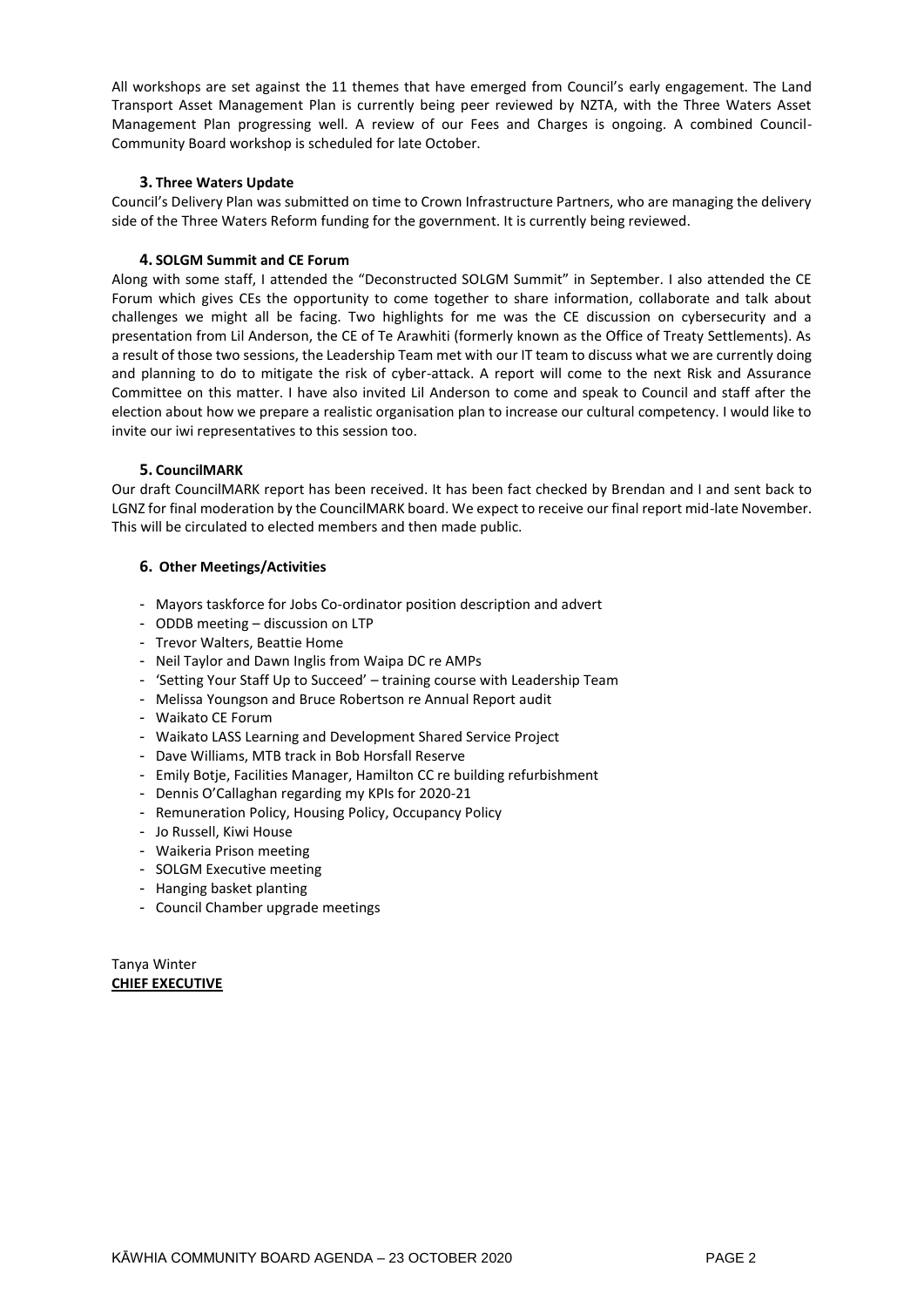| <b>ITEM 41</b> | <b>BUILDING CONTROL REPORT APRIL TO JUNE AND JULY TO SEPTEMBER 2020</b> |
|----------------|-------------------------------------------------------------------------|
| TO:            | <b>CHAIR &amp; BOARD MEMBERS KĀWHIA COMMUNITY BOARD</b>                 |
| <b>FROM:</b>   | <b>BUILDING CONTROL MANAGER</b>                                         |
| DATE:          | 23 OCTOBER 2020 (KCB) 20 OCTOBER 2020 (ODC)                             |

#### **Relevant Community Outcomes**

Ensure services and facilities meet the needs of the Community

#### **EXECUTIVE SUMMARY**

A report on building control activity covering the period from 1 April to 30 September 2020 (the last two quarters combined).

#### **STAFF RECOMMENDATION**

It is recommended that:

The Building Control activity report for the second and third quarter of 2020 be received.

#### **Activities**

#### **Key Projects**

#### **Waikeria Prison**

The work programme is rolling on and all construction is much above ground although there are still some floors and foundations under construction for a few buildings.

Our Solutions team consultant has been working on the site on a two weeks on and one week off basis. Working with the Waikeria consenting team has assisted all parties including our BCA and CPB in meeting compliance with the building code and ensuring high quality construction. More recently we have employed a further fulltime consultant on site focussing on the inspection regime. This is an agreed joint approach with CPB and our BCA allowing for our consultant to work closely with the site management and construction teams dealing with any issues that arise and again ensuring compliance with the building code.

We are aware that we are now getting to the "sharp end" of the build cycle where any impediments causing time delays can prove very costly and stall progress. We have also agreed that in order to deal with the future workload as the activity on the site ramps up that we will be providing a further consultant focussing on consenting/inspection and supporting our other staff on site to optimise timeliness of consenting and inspections and ensure we are covering the critical work as it progresses.

This is a win-win for all parties to the project and will avoid the traditional hold-ups and delays that occur when the contractor makes application for code compliance certificates.

#### **OTC**

The two major buildings are all but completed and you can now see the roof of the major storage building near the bridge into the north end of town.

#### **Ōtorohanga Hotel**

The second stage of the redevelopment of the old hotel is now well underway and the internal walls and some linings for the accommodation wing are in place. This has been a very complex fit-out and a challenging project. We should recognise the work of the building company Todd Ormsby Builders who are doing an excellent job in delivering a high quality asset for the town.

#### **Bovine Treatment Factory**

The new specialist bovine treatment factory building is now well under construction and we have completed a number of inspections to date. There have been a number of changes to the original plans.

#### **Beattie Home Dementia Wing**

The work on site is well underway and the framework has been erected.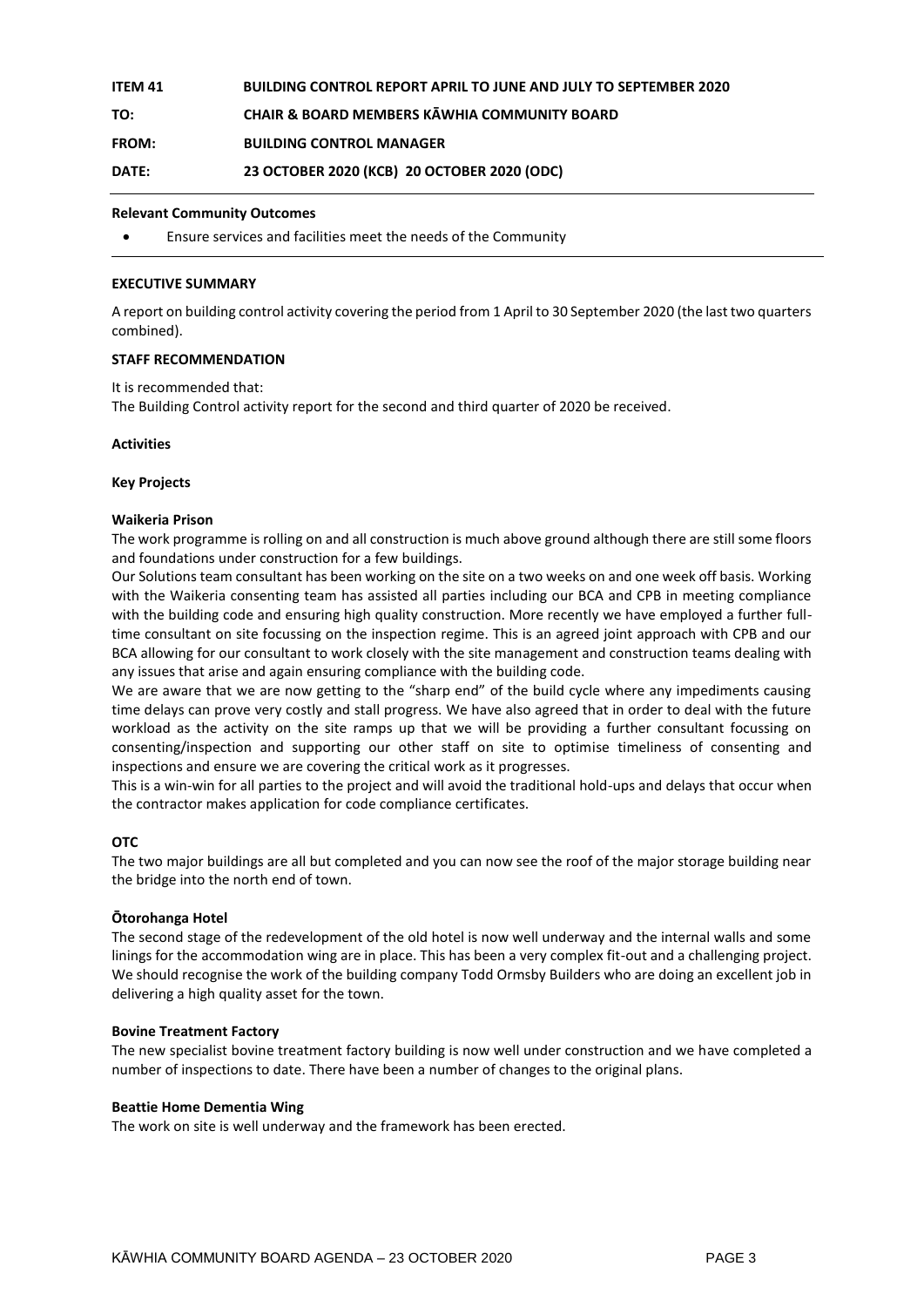#### **Building Consent Authority Re-Accreditation**

The special technical audit for our BCA Quality Systems Manual (QSM) occurred in August this year. The audit this year tested the new Quality Systems Manual that we put in place in February this year. We were very pleased with the result of the audit which showed that we are on track in terms of our processes and quality assurance and we were able to rectify any minor issues during the audit. We have as a result retained our accreditation as a Building Consent Authority (BCA).

#### **Covid 19 Update**

Covid's affect on the Unit has been minimal and we have been able to carry on with all of our functions including processing building consents and inspecting buildings. All of our staff are well set up to work from home and we are able to deliver our services from pretty much anywhere.

#### **Competency and Qualifications**

We currently have one staff member working to achieve the Diploma in Building Control Surveying and he is in his first year of the two year programme. More recently we have put forward our two Building Admin staff to complete the Certificate in Building Control Surveying. This is a six month programme where the staff will complete their course in conjunction with their daily work. They are now nearly half way through the course and going well.

With the Government incentives of no fees for completing these courses we are optimising the opportunity to enable our staff to gain some recognised qualifications. This in turn delivers on the required qualifications for technical competency that are required for BCA staff and provides opportunities for our people to improve their knowledge and gain qualifications.

#### **New Staff**

We started recruiting for a further Senior Building Control Officer in February 2020 and this was held up through covid and other issues. We only recently employed our successful candidate – Dennis Hutt who comes from the private sector but also has 12-years' experience as an inspector and team leader with Hamilton City Council. Dennis has a lot of experience in construction and holds a current license as a Certifying Plumbing, Gasfitting and Drainage practitioner. Dennis is a very welcome addition to the team and was introduced to you at a recent Council workshop.

I mentioned the consultants we have working on the Waikeria site and they are Mark Fields and Grant Hyde (Grant starts later this month) from the Solutions team in Christchurch. Both Mark and Grant have previously been and are involved in the Waikeria consenting and inspection processes and both are very experienced and hold technical competencies at the highest levels. We also have Luke Hampton who is a local consultant and has been working for our BCA in inspecting swimming pool fencing and processing building consents.

Luke is a qualified fire engineer that has worked with BCAs including Hamilton City Council and holds current high level competencies.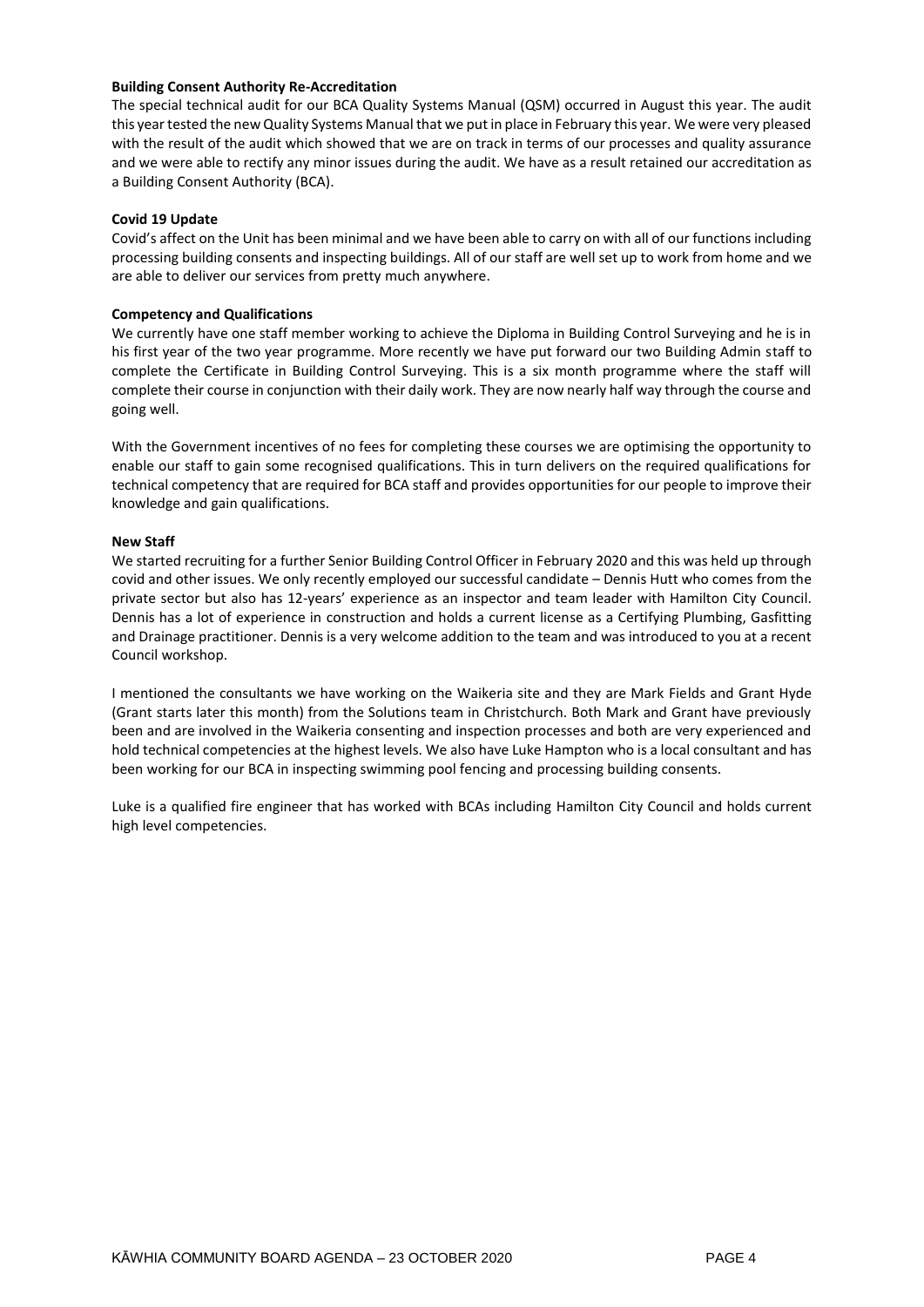#### **Building Statistics**

| <b>Type of Work</b>                                   | 2020 (Apr-Jun) | 2020 (Jul-Sep) | <i><b>\$Value of Work</b></i> |             |  |
|-------------------------------------------------------|----------------|----------------|-------------------------------|-------------|--|
|                                                       |                |                | Apr-Jun                       | Jul-Sep     |  |
| <b>Dwellings, Transportable dwellings</b>             | 7              | 20             | \$2,154,000                   | \$6,451,377 |  |
| <b>Farm Buildings</b><br>Dairy Sheds, Barns, Sheds    | 2              | 4              | \$621,000                     | \$293,400   |  |
| <b>Commercial, Education</b><br><b>Infrastructure</b> | 4              | 5              | \$41,057,665                  | \$216,350   |  |
| <b>Demolition</b>                                     | 0              | $\mathbf{0}$   | $\mathbf{0}$                  | 0           |  |
| Other                                                 | 14             | 19             | \$860,482                     | \$558,665   |  |
| <b>Total consent applications received</b>            | 59             | 49             |                               |             |  |
| <b>CCC's Issued</b>                                   | 55             | 43             |                               |             |  |
| <b>Total Inspections completed</b>                    | 171            | 224            |                               |             |  |

**Phil Saunders BUILDING CONTROL MANAGER**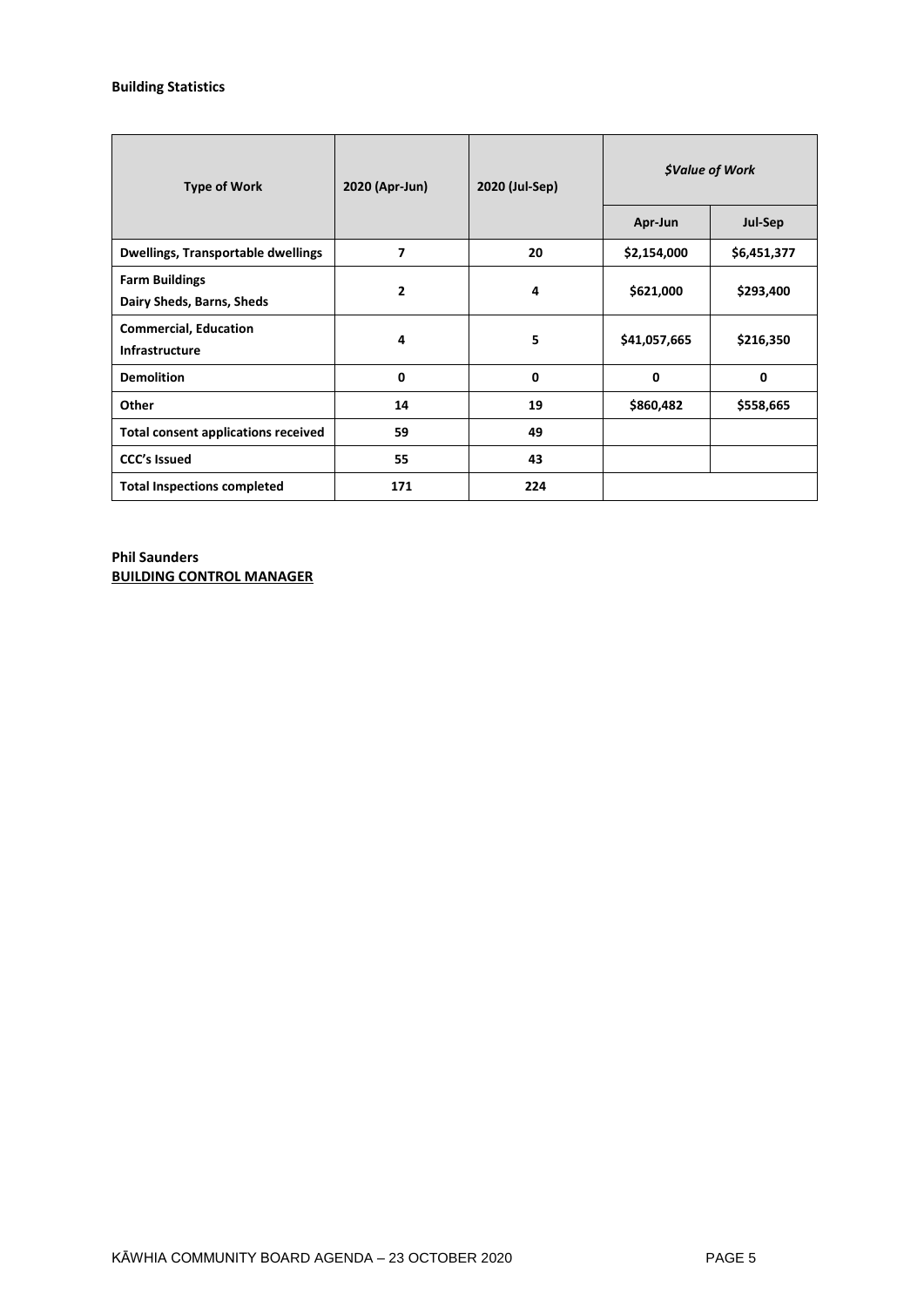| ITEM 42      | <b>PLANNING REPORT FOR JULY TO SEPTEMBER 2020</b>       |
|--------------|---------------------------------------------------------|
| TO:          | <b>CHAIR &amp; BOARD MEMBERS KAWHIA COMMUNITY BOARD</b> |
| <b>FROM:</b> | <b>GROUP MANAGER ENVIRONMENT</b>                        |

**DATE: 23 OCTOBER 2020 (KCB) 20 OCTOBER 2020 (ODC)**

#### **Relevant Community Outcomes**

- Manage the natural and physical environment in a sustainable manner
- Protect the special character of our harbours and their catchments
- Recognise the importance of the Districts rural character

#### **EXECUTIVE SUMMARY**

Reporting on Resource Consents granted under Delegated Authority for the period 1 July to 30 September 2020.

#### **STAFF RECOMMENDATION**

It is recommended that:

The Planning Report for the third quarter of 2020 be received.

#### **REPORT DISCUSSION**

**July to September 2020:** During this quarter 20 consents were granted under Delegated Authority as set out in the table below. These approvals compare with 17 consents (7 Land Use, 5 Subdivision, 5 Permitted Boundary Activity) granted in the same period of 2019.

#### **Decisions by Ward – July to September 2020**

|                   | <b>Land Use</b> | <b>Subdivision</b> | <b>Boundary Activity</b> |
|-------------------|-----------------|--------------------|--------------------------|
| Wharepuhunga      |                 |                    |                          |
| Kio Kio Korakonui |                 |                    |                          |
| Waipa             |                 |                    |                          |
| Ōtorohanga        |                 |                    |                          |
| Kawhia Tihiroa    |                 |                    |                          |
| <b>Total</b>      |                 |                    |                          |

#### **AR Loe GROUP MANAGER ENVIRONMENT**

**ATTACHMENT:** RESOURCE CONSENT DECISIONS 1/07/20 TO 30/09/20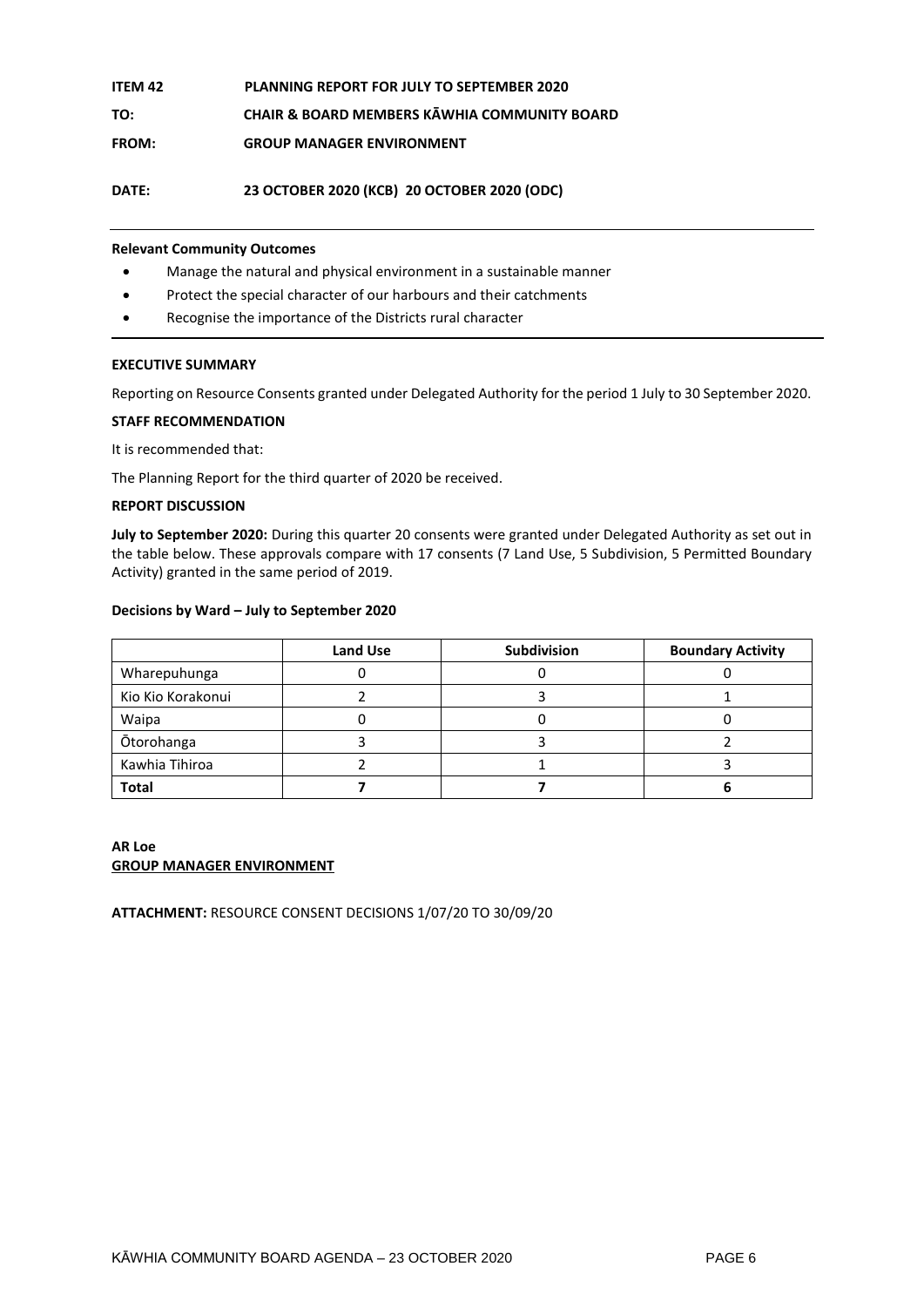| <b>RESOURCE CONSENT DECISIONS</b>                                                                                    |     |    |                   |                    |                    |
|----------------------------------------------------------------------------------------------------------------------|-----|----|-------------------|--------------------|--------------------|
| <b>Applicant/Location/Proposal</b><br>No                                                                             |     |    |                   | O/S Decision       |                    |
| 200030 SL and AM Kay<br>936 Wharepuhunga Road<br>To erect and operate an OR2430 frost fan.                           |     |    |                   |                    | LU PS GDA 10/07/20 |
| 200033 CFE Limited<br>419 Te Kawa Road<br><b>Boundary Relocation</b>                                                 |     | LU | PS.               | GDA 10/07/20       |                    |
| 200032 Woolworths NZ Ltd<br>123 Maniapoto Street<br>Change Conditions of Landuse Consent RM01DA20                    |     | LU | PS -              |                    | GDA 29/07/20       |
| 200046 RM Koroheke and BM Walters<br>26 Thomson Avenue<br>Undertake earthworks and build retaining walls             |     | LU | PS.               |                    | GDA 25/08/20       |
| 200040 Happy Valley Nutrition Ltd<br>6 Redland Road<br>Construct a car park and substation.                          |     | LU |                   |                    | PS GDA 4/09/20     |
| 200044 Happy Valley Nutrition Ltd<br>5 Redland Road<br>Additional earthworks - Change conditions of Land Use consent |     | LU |                   |                    | PS GDA 10/09/20    |
| 200051 MH and JG Heslop<br>118 Main North Road<br>Site a second Dwelling on one Title                                |     |    |                   |                    | LU PS GDA 16/09/20 |
| <b>TOTAL FOR LAND USE</b>                                                                                            |     |    | <b>7 CONSENTS</b> |                    |                    |
| 200037 RC & OF Newth<br>170 Te Tahi Road<br>Shed sited within the 15m other yard                                     | PB. | PS |                   | GDA 21/07/20       |                    |
| 200038 Mrs M Loveridge<br>34-40 Orahiri Terrace                                                                      |     |    |                   | PB PS GDA 21/07/20 |                    |
| Site stormwater detention tank within the other yard.                                                                |     |    |                   |                    |                    |
| 200042 Z M Thorpe<br>1272 Te Kawa Road<br>Site a dwelling within the other yard                                      | PB  |    |                   | PS GDA 21/08/20    |                    |
| 200043 RE and ML Hughey<br>Puketarata Road<br>Site a Dwelling within the 15m other yard                              | PB  |    |                   | PS GDA 21/08/20    |                    |
| 200052 S G Miles<br>34 Te Kawa Street<br>Site a Garage within the Other yard setbacks                                |     |    |                   | PB PS GDA 4/09/20  |                    |
| 200053 JL and GA Gisborne<br>158 Te Tahi Road<br>Shed sited within the 15m wide other yard                           |     |    |                   | PB PS GDA 4/09/20  |                    |
| TOTAL FOR PERMITTED BOUNDARY ACTIVITY                                                                                |     |    |                   | <b>6 CONSENTS</b>  |                    |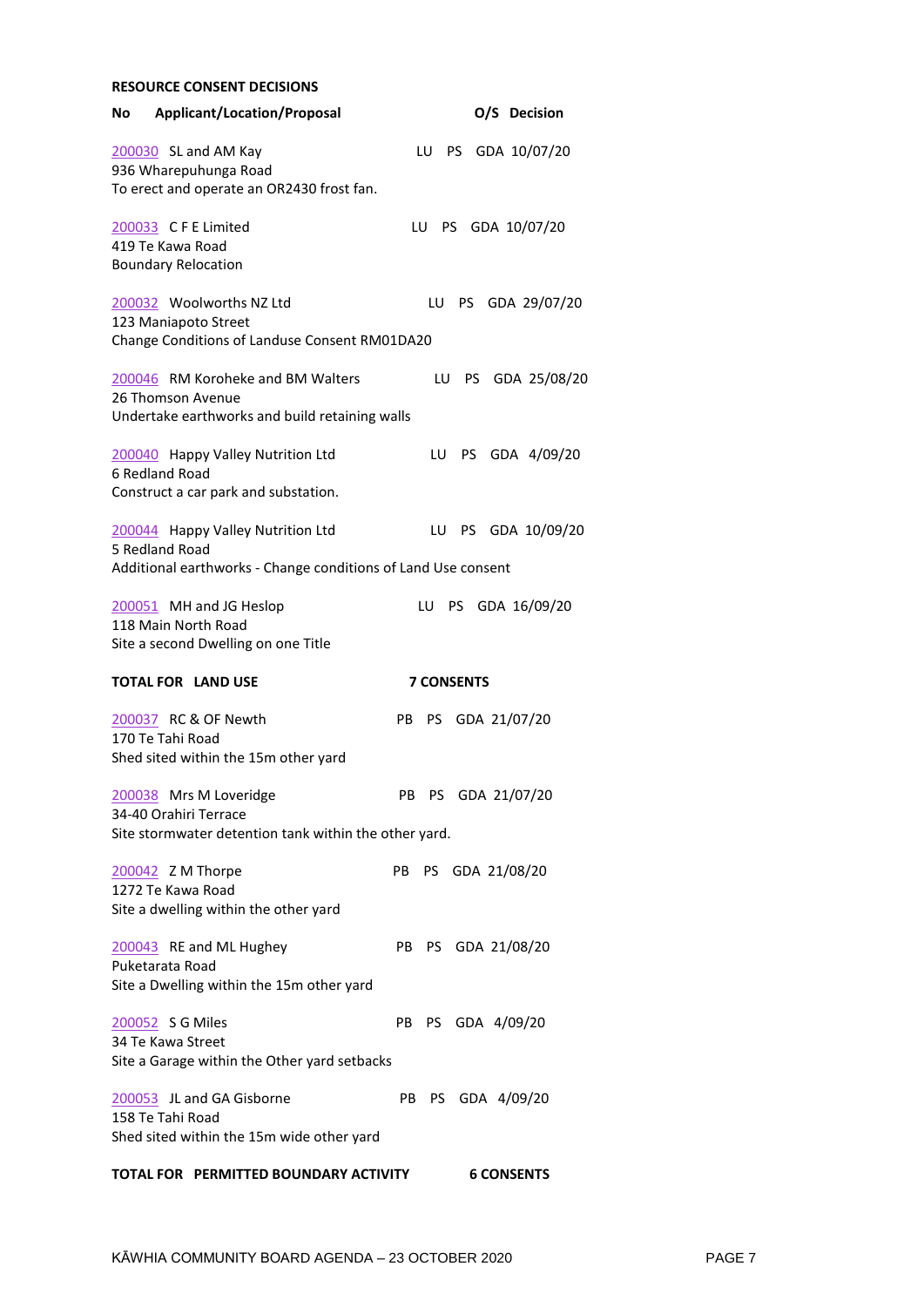| 200028 N Pratt<br>5 Main North Road<br>Boundary Relocation and create an Access Lot.                                                               | SB PS GDA 10/07/20      |
|----------------------------------------------------------------------------------------------------------------------------------------------------|-------------------------|
| 200041 BBC Farms Limited Partnership<br>81, 141 191 and 259 Puketarata Road<br>Create three additional lots and to undertake boundary relocations. | PS GDA 25/08/20<br>SB - |
| 200045 AD and HJ Major<br>36 Old Te Kuiti Road<br>Create two additional Lots                                                                       | PS GDA 8/09/20<br>SB -  |
| 200050 HJ & MF Rothery Family Trust<br>19 Harper Ave<br>Create a Right of Way                                                                      | PS GDA 21/09/20<br>SB.  |
| 200057 M J Hall<br>2803 State Highway 31 Kawhia Road<br>Create a right of way                                                                      | SB.<br>PS GDA 21/09/20  |
| 200049 Insel Farms Ltd<br>15 Puketarata Rd and Kio Kio Station Rd<br>Create four additional allotments                                             | SB<br>PS GDA 22/09/20   |
| 200054 NG & HM Hunt Family Trust<br>465 Rangiatea Road<br>Relocate boundaries between two certificates of title                                    | SB PS GDA 23/09/20      |
| <b>TOTAL FOR SUBDIVISION</b>                                                                                                                       | <b>7 CONSENTS</b>       |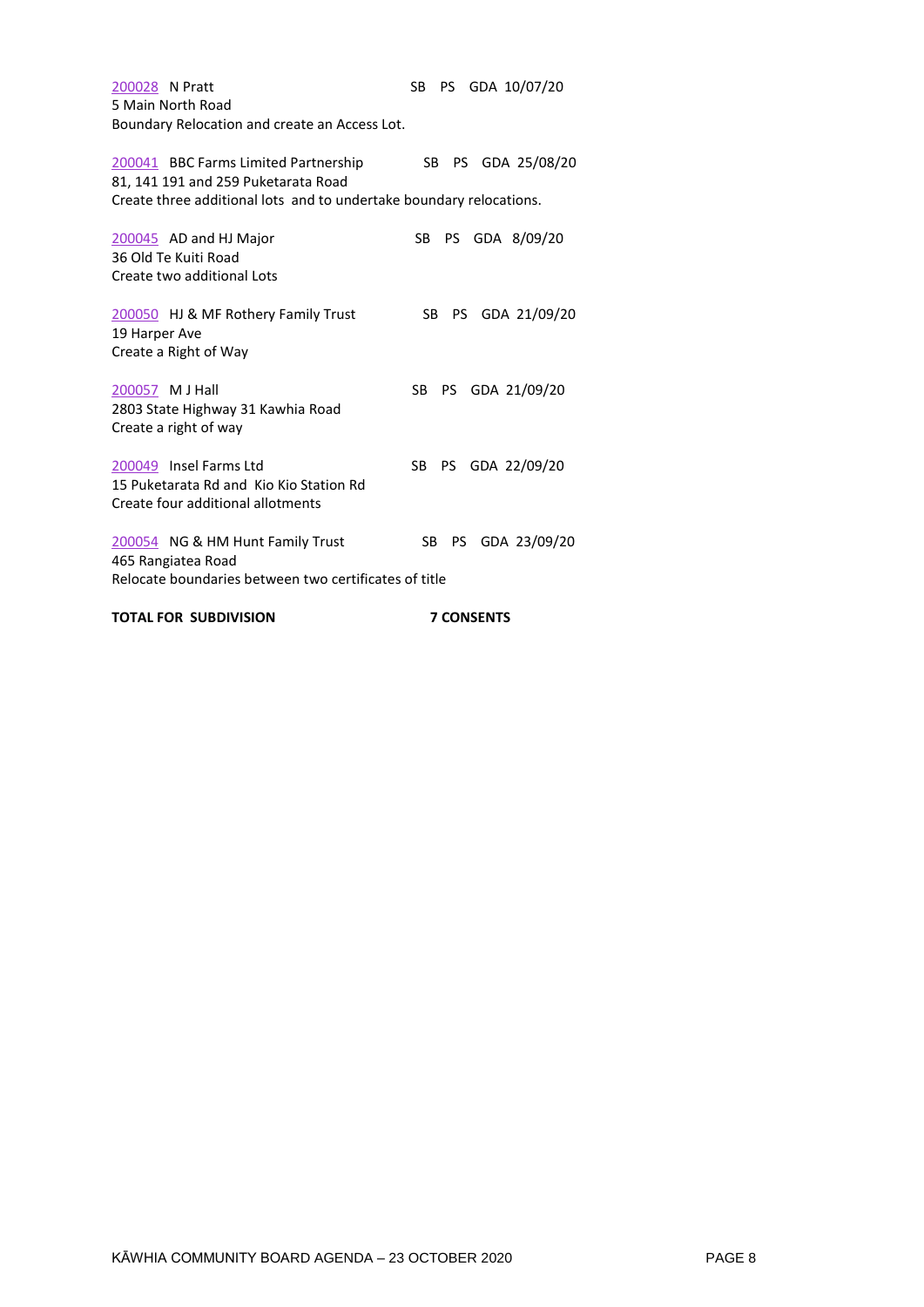| ITEM 43 | <b>ANIMAL CONTROL OFFICERS REPORT FOR APRIL TO SEPTEMBER 2020</b> |
|---------|-------------------------------------------------------------------|
| TO:     | <b>CHAIR &amp; BOARD MEMBERS KAWHIA COMMUNITY BOARD</b>           |

**FROM: GROUP MANAGER ENVIRONMENT** 

**DATE: 23 OCTOBER 2020 (KCB) 20 OCTOBER 2020 (ODC)**

#### **Relevant Community Outcomes**

- The Ōtorohanga District is a safe place to live
- Ensure services and facilities meet the needs of the Community
- Recognise the importance of the Districts rural character

#### **EXECUTIVE SUMMARY**

A report from the Group Manager Environment on Dog and Animal Control activities in the District for the period April to September 2020.

#### **STAFF RECOMMENDATION**

It is recommended that:

The report on Dog and Animal Control activities for the period April to September 2020 be received.

#### **REPORT DISCUSSION**

|                                                 | April | May            | June     | July | Aug           | Sept           |
|-------------------------------------------------|-------|----------------|----------|------|---------------|----------------|
| <b>Registration Notices issued</b>              | 3     | 5              | 3        | 7    | 4             | 5              |
| Property visits for Registration Checks - Rural | 0     | 12             | 12       | 10   | 16            | 12             |
| Property visits for Registration Checks - Urban | 0     | 11             | 9        | 11   | 10            | 11             |
| Property visits for SOP                         | 0     | $\overline{2}$ | 2        | 4    | $\mathcal{P}$ | 1              |
| Property visits for Two Dog Permit              | 0     | 0              | 0        | 0    | 0             | 0              |
| Complaints - Dogs Actioned                      | 16    | 19             | 14       | 19   | 11            | 22             |
| Complaints - Stock Actioned                     | 1     | 3              | 3        | 3    | 9             | 8              |
| Street Patrols Night - Otorohanga               | 4     | 4              | 4        | 4    | 4             | 4              |
| <b>Street Patrols Day</b>                       | 18    | 21             | 24       | 20   | 23            | 21             |
| Enquiries - Registration/Dog Control            | 16    | 23             | 14       | 23   | 21            | 21             |
| Dogs Impounded                                  | 8     | 10             | 3        | 13   | 2             | 9              |
| Stock Impounded                                 | 0     | $\overline{2}$ | $\Omega$ | 0    | 1             | 1              |
| Written and Verbal Warnings                     | 6     | 7              | 5        | 8    | 7             | 8              |
| Infringement Notices Issued                     | 0     | 0              | 0        | 0    | 0             | $\overline{2}$ |
| Call Outs                                       | 2     | 3              | 3        | 4    | 4             | 3              |

#### **Registration Update**

The annual payment for dog registration was due on 1 August 2020 with a late payment penalty of 50% payable after that date. This year we received 1922 (*last year 2132)* registrations before the late payment penalties were imposed. At the end of September 2020 the total number of dogs registered was 2150 (*last year 2185).*

Despite efforts to notify and advertise deadlines there has been a continued decrease in the number of dogs registered on time. In addition to newspaper advertising and Facebook, staff are now texting owners to encourage prompt payment.

The number of un-registered dogs on 1 October was approximately 191 dogs with 114 owners in default (*last year 214 dogs and 117 owners*). This is a slight improvement on last year however these totals confirm the continuing decrease in numbers of registered dogs. At the end of September 2018 there were 2331 dogs registered.

#### **AR Loe GROUP MANAGER ENVIRONMENT**